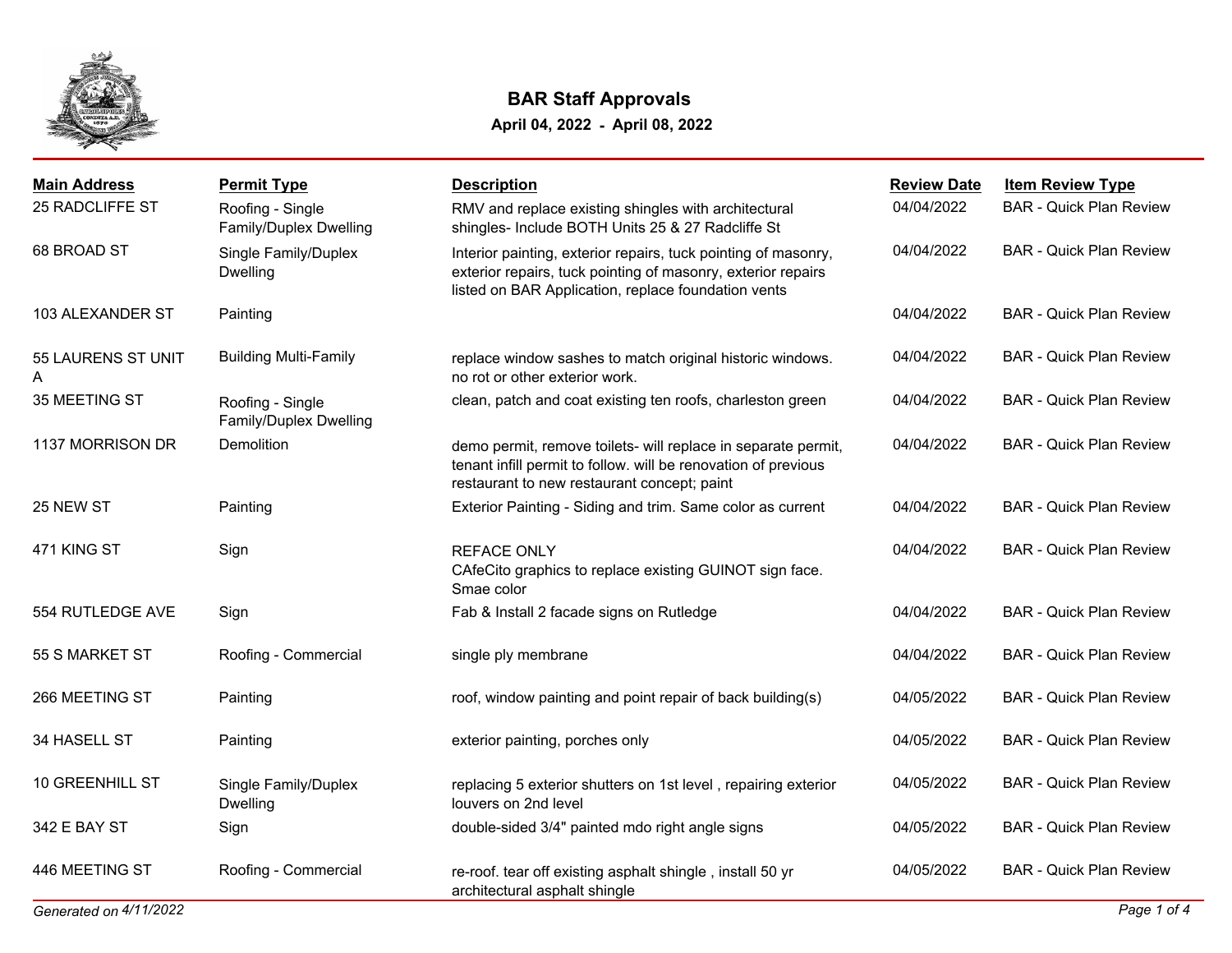| <b>Main Address</b><br>360 MEETING ST | <b>Permit Type</b><br>Roofing - Commercial     | <b>Description</b><br>Installing high solids silicone coating system to modified roof                                                                                                                                                                                                                                           | <b>Review Date</b><br>04/05/2022 | <b>Item Review Type</b><br><b>BAR</b> - Quick Plan Review |
|---------------------------------------|------------------------------------------------|---------------------------------------------------------------------------------------------------------------------------------------------------------------------------------------------------------------------------------------------------------------------------------------------------------------------------------|----------------------------------|-----------------------------------------------------------|
| 155 TRADD ST                          | Painting                                       | repaint siding and trrim                                                                                                                                                                                                                                                                                                        | 04/05/2022                       | <b>BAR - Quick Plan Review</b>                            |
| 66 SOCIETY ST                         | Painting                                       | repaint 2nd and 3rd floor south facing windows and shutters                                                                                                                                                                                                                                                                     | 04/05/2022                       | <b>BAR - Quick Plan Review</b>                            |
| 214 ASHLEY AVE APT<br>A               | Pool - Single Family/Duplex<br>Dwelling        | 6 x 10 inground, concrete, rectangle pool, 4' depths.                                                                                                                                                                                                                                                                           | 04/05/2022                       | <b>BAR</b> - Quick Plan Review                            |
| 214 ASHLEY AVE APT<br>B               | Pool - Single Family/Duplex<br><b>Dwelling</b> | 6 X 10 inground, concrete, rectangle pool, 4' depths.                                                                                                                                                                                                                                                                           | 04/05/2022                       | <b>BAR</b> - Quick Plan Review                            |
| 61 REID ST                            | Single Family/Duplex<br>Dwelling               | UNIT A new construction duplex                                                                                                                                                                                                                                                                                                  | 04/05/2022                       | <b>BAR - Quick Plan Review</b>                            |
| 13 PITT ST                            | Single Family/Duplex<br><b>Dwelling</b>        | Emergency stabilization of existing door pediment to secure<br>in place. Pediment is severely cracked & in danger of<br>collapsing onto sidewalk, possibly causing bodily harm or<br>death. Install temp scaffolding to closely evaluate condition &<br>establish a plan to repair                                              | 04/06/2022                       | <b>BAR - Quick Plan Review</b>                            |
| 71 HANOVER ST                         | Single Family/Duplex<br><b>Dwelling</b>        | *NON STRUCTURAL IMPROVEMENTS ONLY* complete<br>upgrade of 2 story structure. new outlets, switches and<br>ceiling fan. bathroom upgrade, new toilets, vanity and<br>shower/tub. all damaged sheetrock will be replaced. existing<br>flooring will be replaced with LVP, interior paint. exterior paint<br>and siding replacemet | 04/06/2022                       | <b>BAR - Quick Plan Review</b>                            |
| 95 LINE ST                            | Painting                                       | exterior paint                                                                                                                                                                                                                                                                                                                  | 04/06/2022                       | <b>BAR - Quick Plan Review</b>                            |
| 81 CANNON ST                          | <b>Building Commercial</b>                     | VOID DUPLICATE - SEE BC2020-02052 for larger, full scope<br>permit. add shutters to individual double hung windows along<br>Cannon Street and Smith Street only                                                                                                                                                                 | 04/06/2022                       | <b>BAR - Quick Plan Review</b>                            |
| 289 GROVE ST                          | Roofing - Single<br>Family/Duplex Dwelling     | re-roof main house. take off architectural shingles and<br>replace with metal.                                                                                                                                                                                                                                                  | 04/06/2022                       | <b>BAR - Quick Plan Review</b>                            |
| 289 GROVE ST                          | <b>Accessory Structure</b>                     | detached garage; remove architectural shingles and replace<br>with metal shingles                                                                                                                                                                                                                                               | 04/06/2022                       | <b>BAR - Quick Plan Review</b>                            |
| 29 PARKWOOD AVE                       | Single Family/Duplex<br>Dwelling               | replacing OSB and remove 2 layers of architectural shingles.<br>replace with owens corning duration terra cotta shingles.<br>remove weathered siding and replace with new matching                                                                                                                                              | 04/06/2022                       | <b>BAR - Quick Plan Review</b>                            |
| 23 MAVERICK ST                        | <b>Accessory Structure</b>                     | reroof and repair cement storage sheds behind home                                                                                                                                                                                                                                                                              | 04/06/2022                       | <b>BAR - Quick Plan Review</b>                            |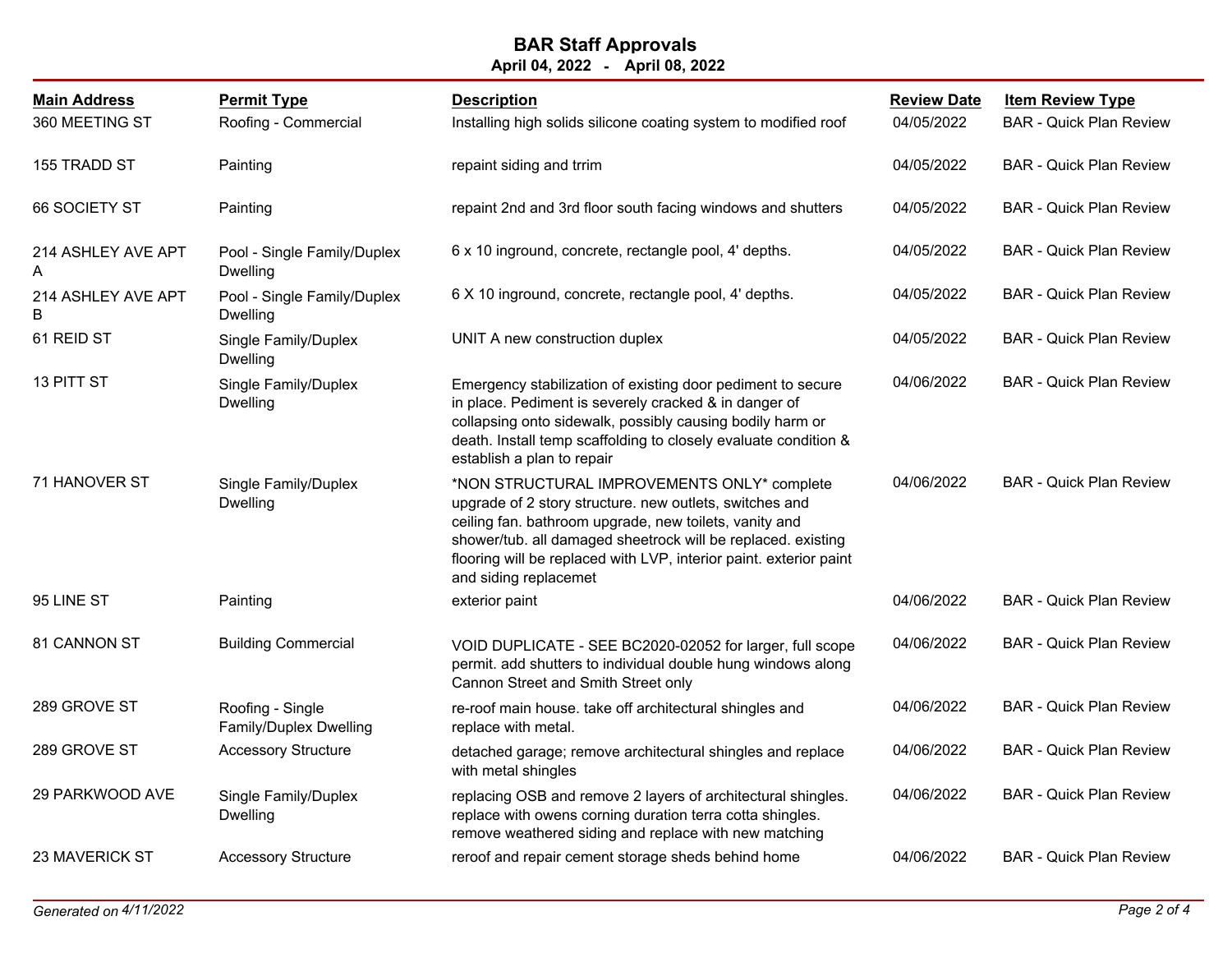| <b>Main Address</b>                         | <b>Permit Type</b>                      | <b>Description</b>                                                                                                                                                                       | <b>Review Date</b> | <b>Item Review Type</b>        |
|---------------------------------------------|-----------------------------------------|------------------------------------------------------------------------------------------------------------------------------------------------------------------------------------------|--------------------|--------------------------------|
| <b>81 CANNON ST MAIN</b><br><b>BUILDING</b> | <b>Building Commercial</b>              | See Notes for Cancellation - full historic restoration upstairs<br>living spaces, and first floor office                                                                                 | 04/06/2022         | <b>BAR - Quick Plan Review</b> |
| 115 MEETING ST                              | <b>Building Commercial</b>              | renovated hardscaping and landscaping limited to the entry<br>garden area. additionally, over the hotel entrances, existing<br>exterior light fixtures updated with in-kind replacements | 04/06/2022         | <b>BAR - Quick Plan Review</b> |
| 46 HALSEY BLVD                              | Single Family/Duplex<br>Dwelling        | miscelleanous wood rot repair/touch up paint to match like<br>kind, quality, color to match existing                                                                                     | 04/07/2022         | <b>BAR</b> - Quick Plan Review |
| 1 PRICES ALY                                | Painting                                | Painting the exterior stucco of the house to match the<br>existing color.                                                                                                                | 04/07/2022         | <b>BAR</b> - Quick Plan Review |
| 91 E BAY ST                                 | Painting                                | painting exterior and erect scaffolding (on separate permit)                                                                                                                             | 04/07/2022         | <b>BAR</b> - Quick Plan Review |
| <b>45 CHARLOTTE ST</b>                      | Single Family/Duplex<br><b>Dwelling</b> | Add new steps to the front porch connecting to existing side<br>steps making it wrap around steps                                                                                        | 04/07/2022         | <b>BAR</b> - Quick Plan Review |
| 45 ANSON ST                                 | Single Family/Duplex<br><b>Dwelling</b> | repoint bluestone and brick paving                                                                                                                                                       | 04/07/2022         | <b>BAR - Quick Plan Review</b> |
| <b>46 WARREN ST</b>                         | Single Family/Duplex<br>Dwelling        | repair rotten floor boards (floor boards)                                                                                                                                                | 04/07/2022         | <b>BAR - Quick Plan Review</b> |
| 478 KING ST                                 | Painting                                | touch up paint front exterior, no color change                                                                                                                                           | 04/07/2022         | <b>BAR - Quick Plan Review</b> |
| 493 MEETING ST                              | <b>Building Commercial</b>              | new permit due to flood zone change-renovate entire<br>structure- residential- retail removed from scope - see permit<br>BC2019-01800 for original review and fees.                      | 04/08/2022         | <b>BAR - Quick Plan Review</b> |
| 84 N MARKET ST                              | Sign                                    | metal 1/8" thick brand signage 24" H x 36" W, carved cedar<br>sign 1'3/4" thick, 24" h x 36" w, vinyl window graphic 21" x 9                                                             | 04/08/2022         | <b>BAR - Quick Plan Review</b> |
| 178 KING ST                                 | Sign                                    | fabricate and install 1 double-sided 34" x 22" x 3/4" painted<br>MDO right angle sign and aluminum bracket with acrylic and<br>vinyl graphics at 178 king st                             | 04/08/2022         | <b>BAR - Quick Plan Review</b> |
| 78 LINE ST                                  | Sign                                    | fabricate and install 1 double-sded 18" x 18" x 1/8" aluminum<br>right angle sign and bracket with vinyl graphics at 78 line st                                                          | 04/08/2022         | <b>BAR - Quick Plan Review</b> |
| 34 MARY ST APT D                            | Roofing - Commercial                    | roof replacement, 30 year architectural shingles 6af<br>timberline                                                                                                                       | 04/08/2022         | <b>BAR - Quick Plan Review</b> |
| 501 KING ST                                 | Sign                                    | Installing one wall sign                                                                                                                                                                 | 04/08/2022         | <b>BAR - Quick Plan Review</b> |
| 38 QUEEN ST                                 | Sign                                    | right-angle hanging sign                                                                                                                                                                 | 04/08/2022         | <b>BAR</b> - Quick Plan Review |